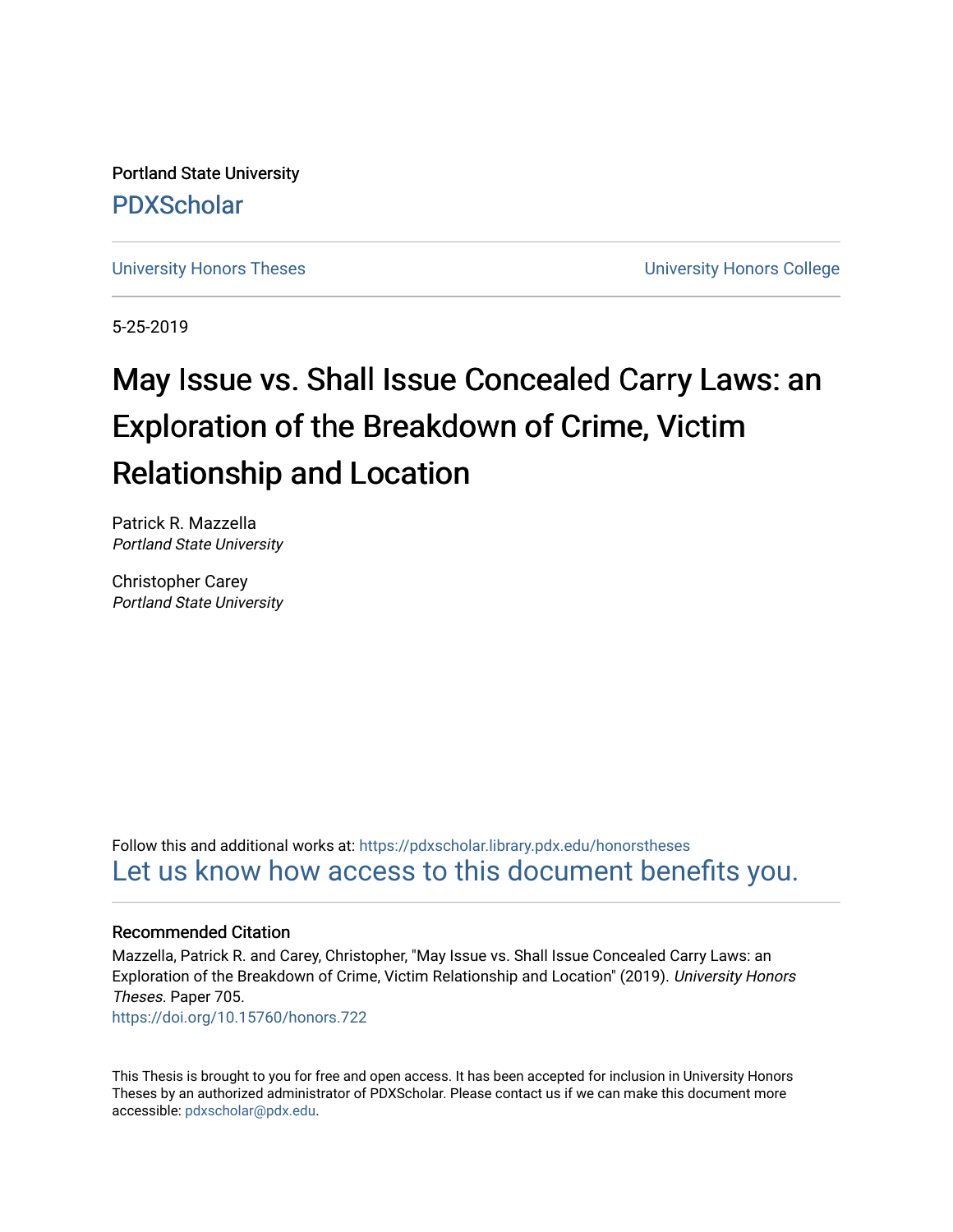# **May Issue vs. Shall Issue Concealed Carry Laws: an Exploration of the Breakdown of Crime, Victim Relationship and Location**

By: Christopher Carey, Patrick Mazzella

#### **Abstract**

This thesis takes an exploratory look at *shall* issue and *may* issue concealed carry laws using a comparative study with a sample of *may* issue states and *shall* issue states. The comparison is done over 3 sections: general crime rate, location of incidents and victim relationship to the offender. While the study found some patterns significant within the data, the lack of sufficient sample size severely limits the weight of anything found. Within the data, however, the study found a possible relationship between *shall* issue states and a higher percentage of romantic partner offenders, and a higher percentage of offenses in shops in stores. The study also found a potential relationship between *may* issue states and a higher percentage of offenders who were strangers to the victim and a higher percentage of incidents out in the street or alleys or inside a house/domicile.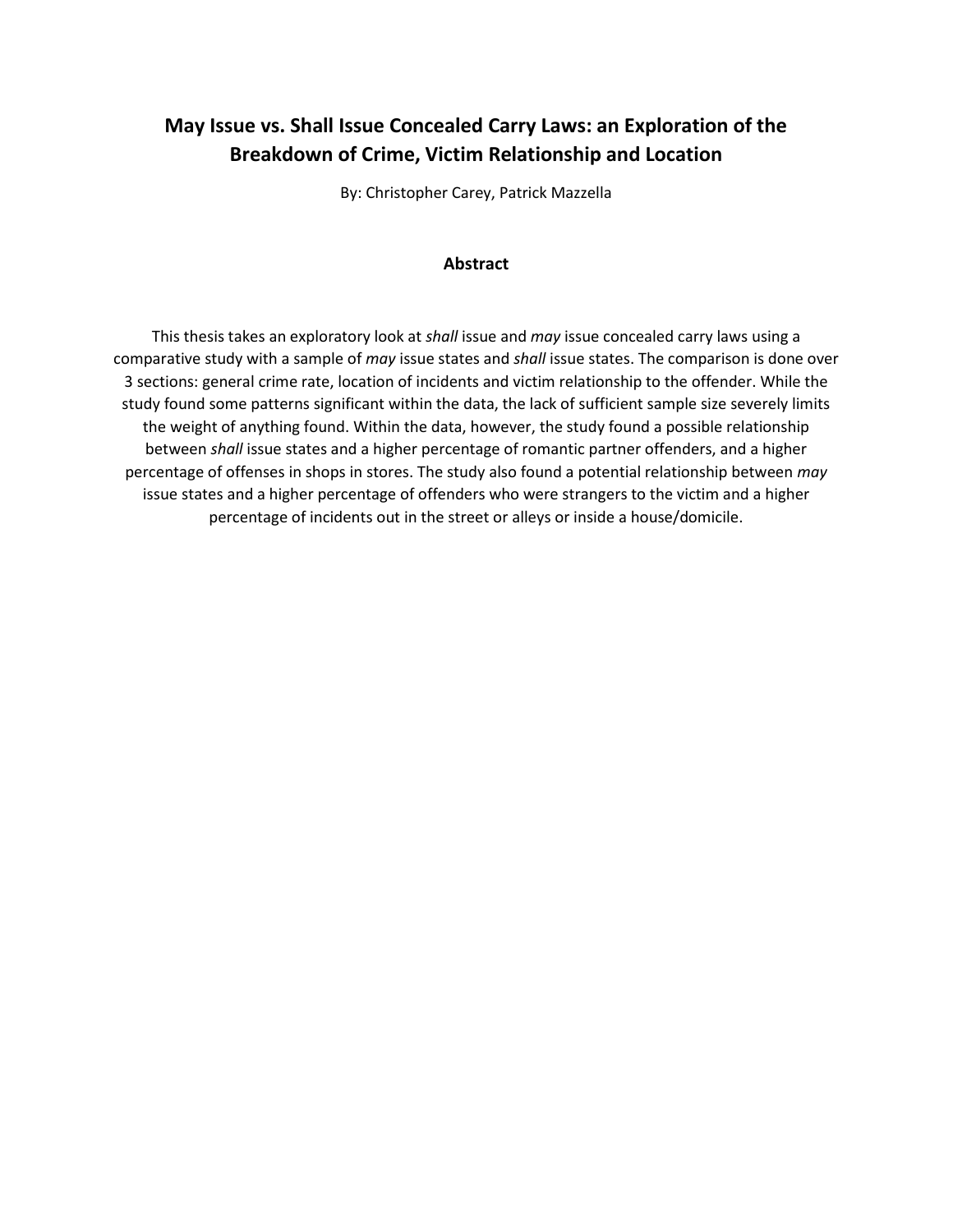Christopher Carey Patrick Mazzella

# **May Issue vs. Shall Issue Concealed Carry Laws: an Exploration of the Breakdown of Crime, Victim Relationship, and Location**

#### Introduction

As of the time of writing, the United States debates over gun rights and laws, with party lines and political beliefs dividing the opinions of Americans. This divide also extends to academia, with scholarship often arguing in favor or in disfavor of the free armament of the general populace (La Valle 2013). However, much of this scholarship uses biased methodology, overstates their results, or fails to establish conditions of causality or causal order (Kleck, 2015). Kleck found that of 90 studies done within the discourse community, only 4 contained validated measures of gun prevalence, established causal order, and controlled for significant variables.

This divide in research has also resulted in the majority of public and scholarly focus for study being on violence rates vs gun prevalence and/or laws surrounding firearms and armed populaces. As a result, extra focus has been shown the specific study of concealed carry laws, and their effect on crime rates. This specific subsection of study also tends to focus primarily on violent crime rates and exclude other types of crime, to the exclusion of other elements of crime, and demographics.

*Shall* and *may* issue concealed carry laws have been a point of study within the community, due to the movement of state legislature towards *shall* issue concealed carry, and away from *may* issue ( Grossman & Lee, 2008). Grossman and Lee (2008) provide a consistent method for determining the concealed carry law status of a jurisdictional area. Concealed carry laws are divided into four sections, no-issue, no permit/ no requirements, *shall* issue and *may* issue. No-issue states are states that have no laws in place allowing for citizens to carry a weapon concealed. No permit states are states that have no legislation requiring citizens to possess a permit in order to carry a weapon concealed. *Shall* issue states require citizens to meet certain requirements and if the citizen does, they are issued a concealed carry permit. Lastly, *may* issue states have requirements that must be met, like *shall* issue states, but they also have the citizen state good cause, or a reason they wish to possess a concealed carry permit, and the state authority has the agency to deny issuing a permit even if all the requirements have been met.

This thesis will focus on exploring differences in crime rate, victim-offender relationship and location of incident, comparing *shall* issue and *may* issue states. As this study is exploratory, with a limited sample the data and conclusions of this thesis are highly limited. Significantly, this study is NOT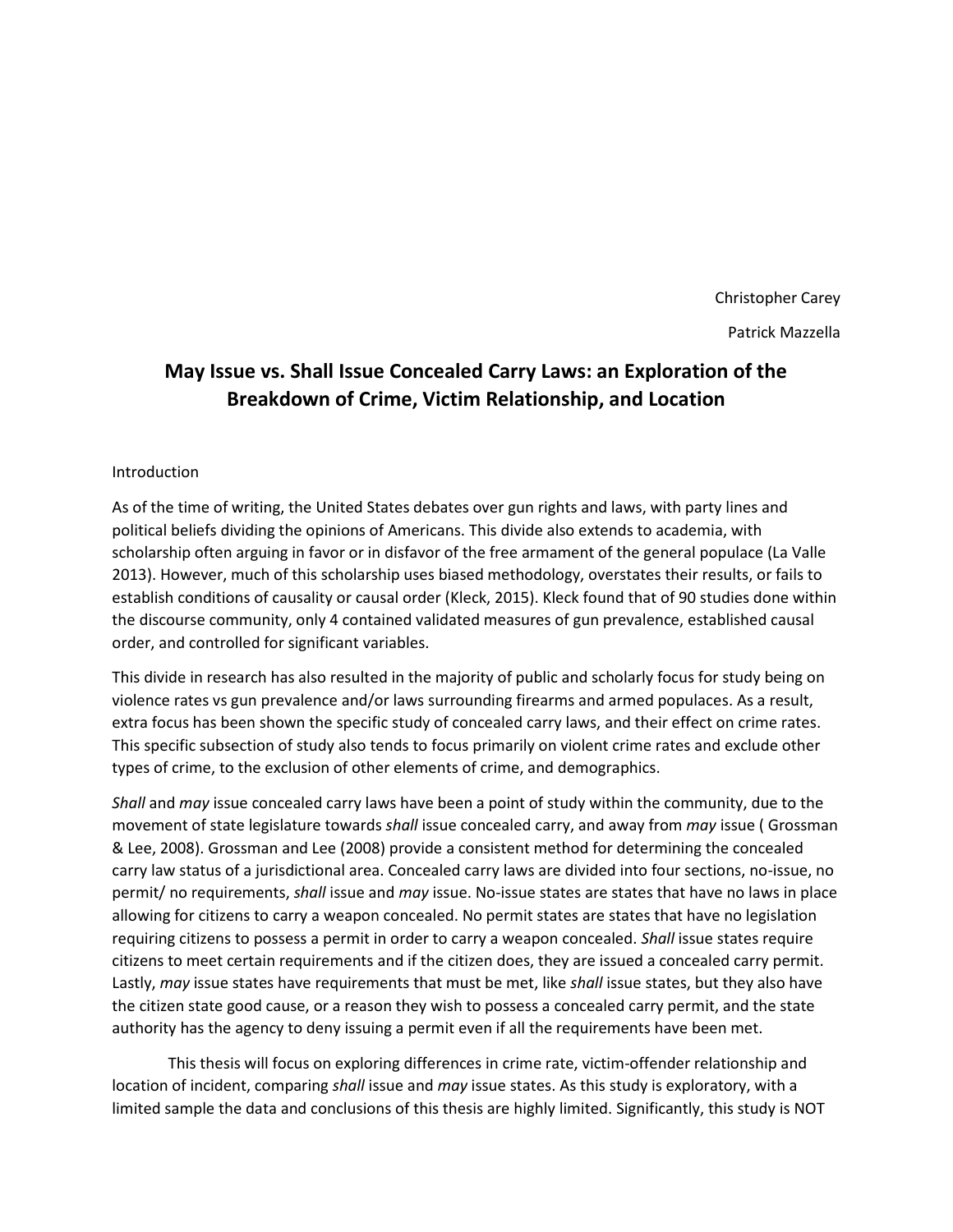showing or attempting to find causality, only looking for potential correlation. However, even potential correlation is limited, as the sample size is limited by there only being two *may* issue states (Delaware and Rhode Island) using the coding and reporting system that the data was gained from.

#### Methods

For the analysis, the NIBRS (National Incident-Based Reporting System) was chosen as the resource data was gained from ( data directly downloaded fro[m https://crime-data](https://crime-data-explorer.fr.cloud.gov/downloads-and-docs)[explorer.fr.cloud.gov/downloads-and-docs](https://crime-data-explorer.fr.cloud.gov/downloads-and-docs) ). The NIBRS possesses several elements that make it suited for this form of exploratory comparative research. Chief among them are the scope of the NIBRS, and the consistency of coding. The NIBRS comes from the FBI Uniform Crime Report (UCR) and is an upgrade from the older summary reporting system (SRS). The NIBRS contains information about potential multiple offenses per incident, types and worth of property involved, drug use, victim-offender relationship, location, time of day and many more variables useful for an exploratory study such as this. Furthermore, all the data uses one coding scheme across the nation, allowing for less complicated and more accurate comparative data analysis.

At the inception of this study, the initial plan was to use California and/or New York as samples for *may* issue states. However, it was found that all *may* issue states (barring Rhode Island and Delaware) were in the testing phase of the NIBRS or had no plans of using the NIBRS. Regardless, Only Rhode Island and Delaware had released NIBRS reports. An attempt was made to gain local data from California and re-code it into an NIBRS format, however disparity in coding scheme between agencies, lack of consistent data fields and the huge number of localities and incidents, made further attempts non-feasible considering time constraints and comparability of data. This severely limits the generalizability of the *may* issue sample, seeing as the *may* issue sample states only consist of 2, small, new england states. Choosing *may* issue states was more involved with care paid to the variability of permissibility between the *shall* issue states and the location with respect to culture. Texas was chosen as a permissive *shall* issue state, Illinois was chosen as a more restrictive *shall* issue state and Connecticut and Pennsylvania was due to their status as New England *shall* issue states.

Each state's data was compiled into workbooks containing their data on individual sheets. Specific sheets were then moved to a master workbook, combined and then analyzed. Analysis consisted of combining the data, adding new columns with calculations specific to the question being answered, and putting the data into a pivot chart, allowing the data to be quickly observed.

For the crime rate, Offenses data was organized such that the coding system for the type of crime was translated into the non-coded equivalent with an additional column to detail whether it was a person crime, property crime, or crime against society. An example of this is the numerical code 27, which is translated to aggravated assault, which is a person crime. Each state had this data pivoted with the data being compiled into a count of each type of crime, with a calculation for crime rate per 100,000 using census data to calculate for the 2017 population of each state. Each states current pivot table had it's analyzed crime rate data compiled and averaged in a master pivot table comparing *may* issue states to *shall* issue ones, which was then sliced per type of crime (person, property, society). Another calculation was added to the pivot detailing percent change between *shall* issue and *may* issue states for each individual offense and whether the data was representing a *shall* issue or *may* issue state.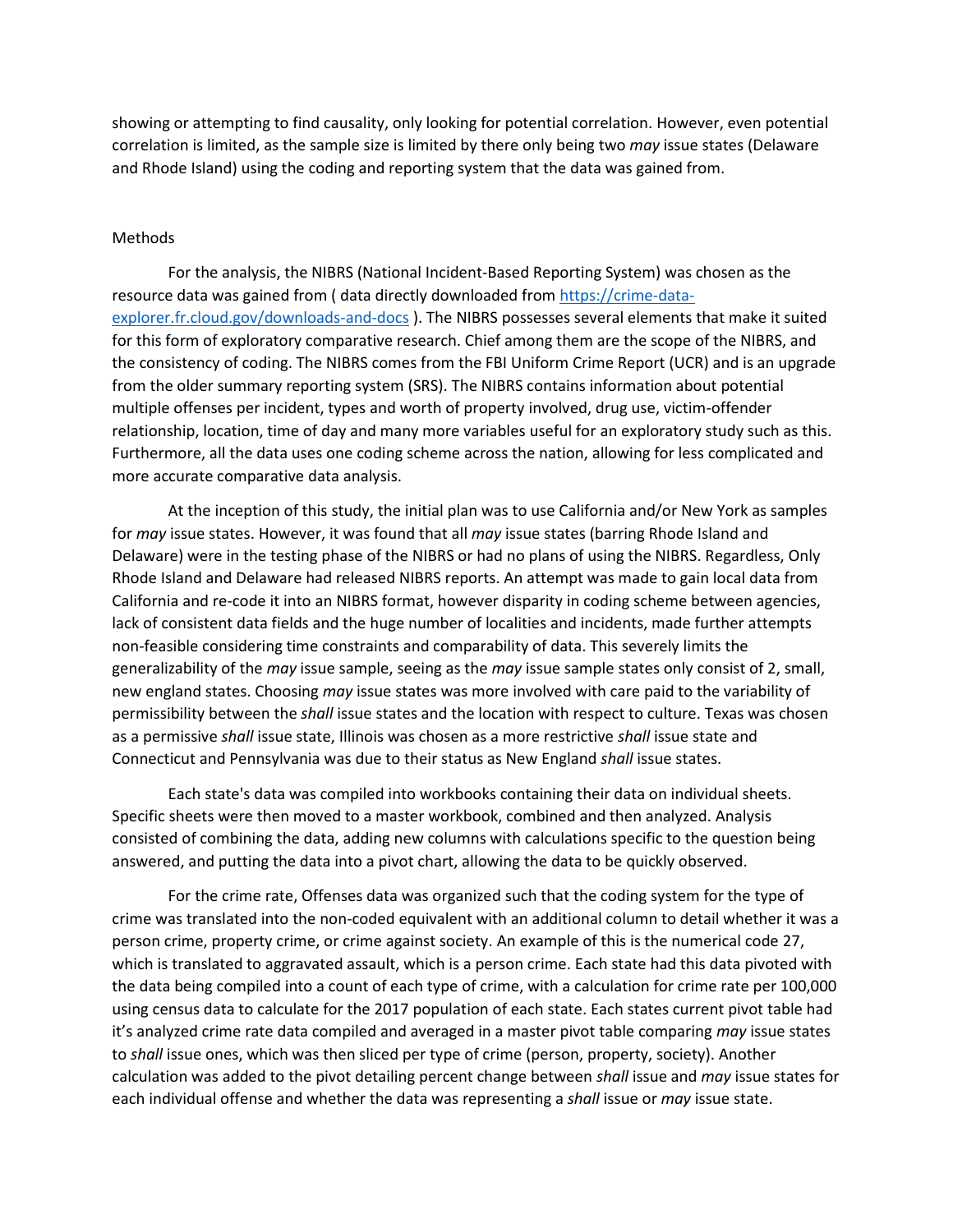For location, Offense data (which includes location) was organized with the type of crime, and the location of incident was translated from the numerical code to the non-coded equivalent. This data individual state data was compiled onto a single sheet and additional calculations were added for the issuance status of the state. The data was then pivoted and examined, with the count of each incident involving a specific location was shown as a percentage of the issuance status being represented (*shall* and *may* issue).

Victim relationship to offender was done in much the same way as location, except with the specific victim relationship data being used. The data was compiled in much the same way, with calculations added for the issuance status of the state and translations from the numerical code to the non-coded equivalent. The data was then pivoted and examined, with the count of incidents involving a specific relationship to the offender, shown as a percentage of the issuance status being represented.

#### Results

The analysis begins with the crime rate data. This data is to be considered the weakest of the data set which can be explained by the large differences in population between the *may* issue and *shall* issue state, as well as there only being 2 *may* issue states to create an average. This has resulted in some large crime rates for the *may* issue state sample and accordingly, large percent changes between *shall* and *may* issue crime rates.

Beginning with Property crimes. While the data shows uncommonly high rates of change, the data that shows the largest rates of change are stolen property offenses (1033% higher in *may* issue states), False pretense/ swindle/ confidence game (991% higher in *may* issue states) Embezzlement (875% higher in *may* issue states) and theft from building (719% higher in *may* issue states). If these

| <b>Property Crimes</b>                      | Average Rate Per 100 Thousand |                    |          |
|---------------------------------------------|-------------------------------|--------------------|----------|
|                                             | May-Issue                     | <b>Shall-Issue</b> | % Change |
| Destruction/Damage/Vandalism of Property    | 937.76                        | 151.89             | 517%     |
| All Other Larceny                           | 389.41                        | 128.90             | 202%     |
| Theft From Motor Vehicle                    | 424.89                        | 98.21              | 333%     |
| Shoplifting                                 | 405.39                        | 88.27              | 359%     |
| Burglary/Breaking & Entering                | 360.12                        | 70.84              | 408%     |
| Theft From Building                         | 352.04                        | 43.00              | 719%     |
| False Pretenses/Swindle/Confidence Game     | 275.39                        | 25.23              | 991%     |
| Motor Vehicle Theft                         | 140.00                        | 46.75              | 199%     |
| Credit Card/Automated Teller Machine Fraud  | 99.98                         | 29.51              | 239%     |
| <b>Identity Theft</b>                       | 81.00                         | 11.07              | 632%     |
| Impersonation                               | 73.34                         | 22.93              | 220%     |
| Theft of Motor Vehicle Parts or Accessories | 74.18                         | 19.28              | 285%     |
| Robbery                                     | 79.54                         | 15.43              | 415%     |
| Counterfeiting/Forgery                      | 61.93                         | 18.27              | 239%     |
| Stolen Property Offenses                    | 71.68                         | 6.33               | 1033%    |
| Wire Fraud                                  | 14.19                         | 7.18               | 98%      |
| Embezzlement                                | 26.09                         | 2.68               | 875%     |
| Arson                                       | 13.47                         | 1.74               | 672%     |
| Theft From Coin-Operated Machine or Device  | 1.67                          | 2.79               | 68%      |
| Pocket-picking                              | 2.49                          | 1.66               | 50%      |
| Purse-snatching                             | 2.14                          | 1.10               | 94%      |
| Extortion/Blackmail                         | 3.19                          | 0.51               | 522%     |
| Hacking/Computer Invasion                   | 0.76                          | 0.47               | 62%      |
| Welfare Fraud                               | 0.85                          | 0.28               | 202%     |
| Bribery                                     | 0.31                          | 0.06               | 444%     |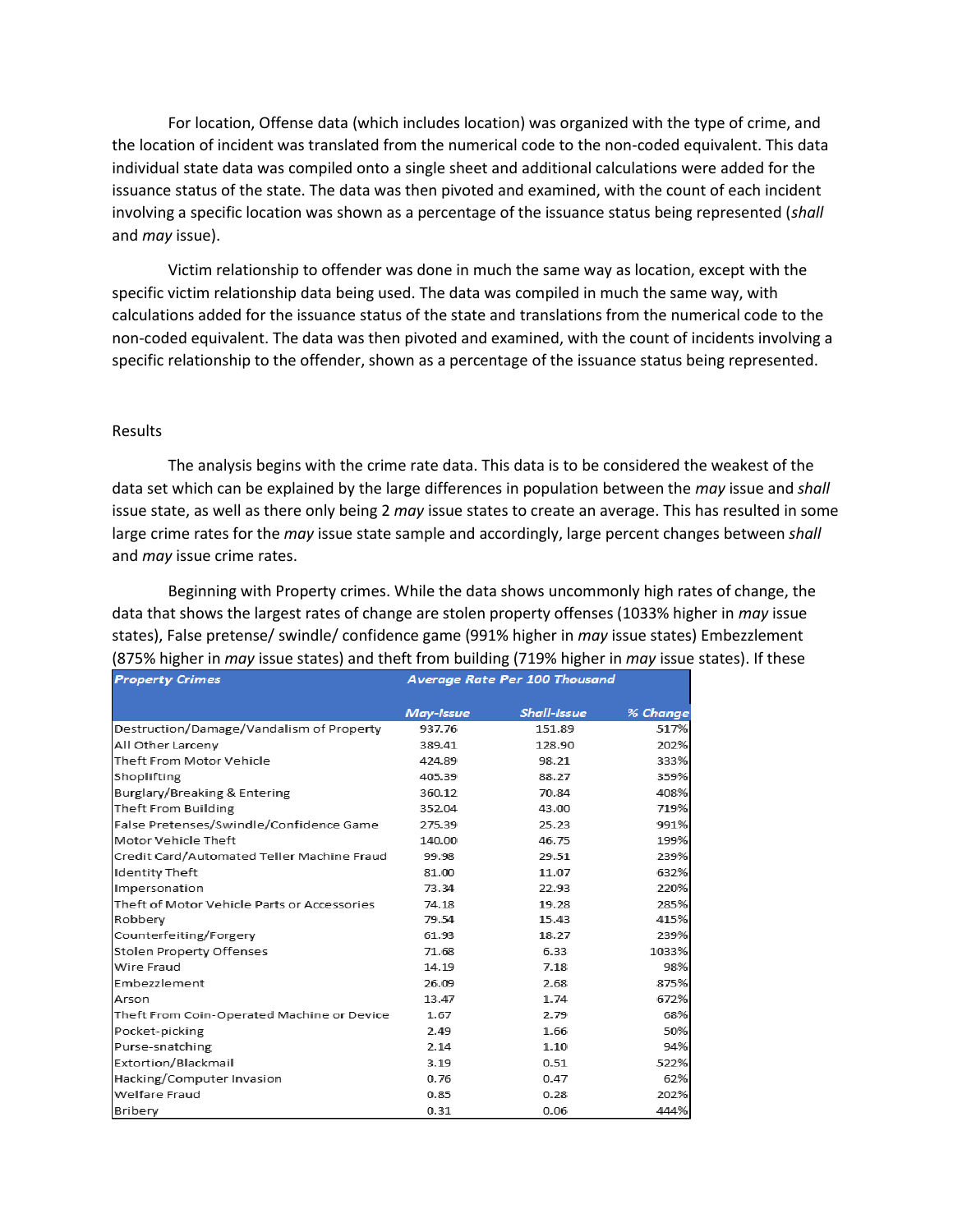crime rate changes were showing up in a data set, devoid of the sampling selection inhibitions of this data, an explanation for the percentage change could be attributed to these crimes nature as rational crimes. And concealed weapons sometimes act in a preventative manner when sufficient guardianship is in question (La Valle & Glover, 2011). Sufficient guardianship being one of the three-part formulae of routine activities theory (Cohen & Felson, 1979).

With society crimes, we see some high rates of change once again, however, due to the nature of concealed carry being very much a tool against crimes targeted against a person/ persons or their property, I tentatively find it unlikely that these laws will affect society crime rates. That being said, there is very little scholarship surrounding the effect of concealed carry, or even gun prevalence, on crimes against society, so more scholarship is needed to confirm or disprove that. However, this section holds consistently the highest rates of change, with many over 1000% and the highest of the entire data set, animal cruelty at a percent change of 24,505% higher in the *may* issue states.

| <b>Society Crimes</b>                  | <b>Average Rate Per 100 Thousand</b> |                    |          |
|----------------------------------------|--------------------------------------|--------------------|----------|
|                                        | <b>May-Issue</b>                     | <b>Shall-Issue</b> | % Change |
| Drug/Narcotic Violations               | 587.78                               | 109.28             | 438%     |
| <b>Drug Equipment Violations</b>       | 186.59                               | 46.98              | 297%     |
| Weapon Law Violations                  | 152.21                               | 19.86              | 666%     |
| Animal Cruelty                         | 96.65                                | 0.39               | 24505%   |
| Pornography/Obscene Material           | 23.40                                | 2.04               | 1047%    |
| Prostitution                           | 7.12                                 | 0.88               | 713%     |
| Operating/Promoting/Assisting Gambling | 5.68                                 | 0.06               | 9675%    |
| Betting/Wagering                       | 3.55                                 | 0.23               | 1449%    |
| <b>Purchasing Prostitution</b>         | 1.72                                 | 0.01               | 12071%   |
| Assisting or Promoting Prostitution    | 1.20                                 | 0.39               | 206%     |
| Gambling Equipment Violation           | 0.57                                 | 0.03               | 1682%    |
| Sports Tampering                       | 0.10                                 |                    | 100%     |

Concerning person crimes, we once again must reiterate (as with all the crime rate data) that the lack of generalizability and internal validity due to the small and limited *may* issue sample makes conclusions of this data to be incredibly thin, if at all relevant. However, this data has one extremely interesting point of data. Justifiable homicide is the only offense on this list of offenses that possesses no blame on the perpetrator. Furthermore, it possesses the highest rate of change of all the person crimes at 1,274% higher in *may* issue states. Person crimes also possess a section where the crime rate was higher in the *shall* issue states, this crime is incest.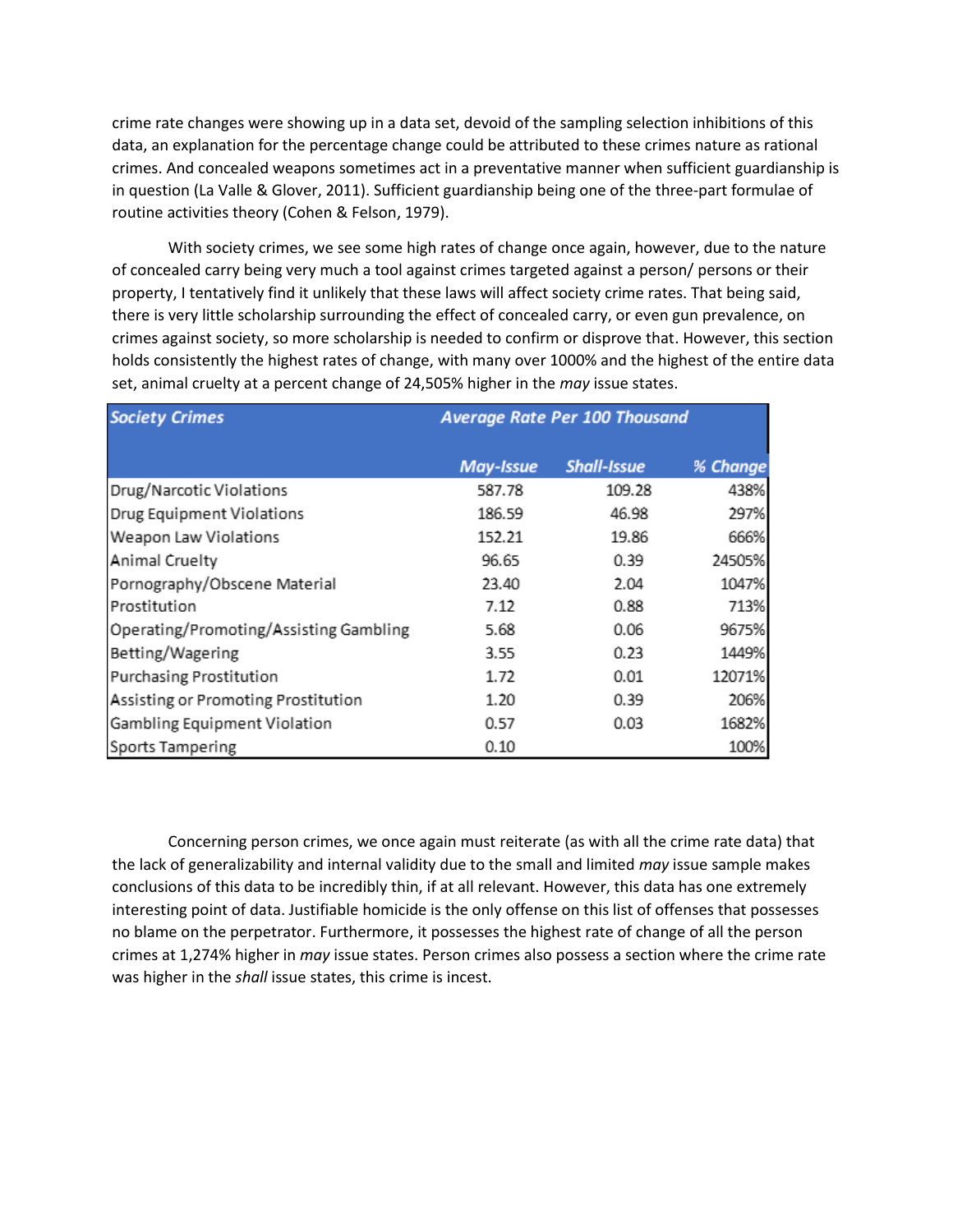| <b>Person Crimes</b>                     | Average Rate Per 100 Thousand |                    |          |
|------------------------------------------|-------------------------------|--------------------|----------|
|                                          | May-Issue                     | <b>Shall Issue</b> | % Change |
| Simple Assault                           | 811.93                        | 133.31             | 509%     |
| Intimidation                             | 165.34                        | 52.79              | 213%     |
| <b>Aggravated Assault</b>                | 186.25                        | 26.45              | 604%     |
| Fondling                                 | 37.30                         | 6.78               | 450%     |
| Rape                                     | 28.92                         | 5.95               | 386%     |
| Kidnapping/Abduction                     | 15.28                         | 2.63               | 481%     |
| Sodomy                                   | 6.79                          | 0.87               | 682%     |
| <b>Statutory Rape</b>                    | 3.38                          | 1.50               | 126%     |
| Sexual Assault With An Object            | 3.87                          | 0.85               | 357%     |
| Murder and Nonnegligent Manslaughter     | 3.71                          | 0.55               | 573%     |
| Human Trafficking, Commercial Sex Acts   | 0.58                          | 0.14               | 315%     |
| Justifiable Homicide                     | 0.94                          | 0.07               | 1274%    |
| Incest                                   | 0.20                          | 0.37               | 85%      |
| Negligent Manslaughter                   | 0.10                          | 0.09               | 22%      |
| Human Trafficking, Involuntary Servitude | 0.09                          | 0.02               | 300%     |

Location data is an important area to examine, as the places in which incidents happen can give those studying crime, clues as to why they were chosen by the offender. In the scope of concealed weapons laws, location is significant as it can speak to where crimes are committed and where do the rates change between *shall* and *may* issue jurisdictions. the Location data is the first data set that shows some similarity between *shall* and *may* issue states with some key differences. This is very important as (unlike the crime rate data) it shows specific areas of difference amongst a majorly similar data set allowing for identification of key differences, and a greater assumption of comparability. The first significant difference, is the increased frequency of department stores/shops grocery stores, motels and parking garages as the sites of incidents in *shall* issue states. The second significant difference is the increased rate of incidents involving streets/sidewalks/alleys, government/public buildings and inside the home. The rest of the data was fairly consistent adding validity to this data. I could find next to no scholarship about the effect of armed citizens on location of incident. However, using the routine activities theory ( Cohen & Felson, 1979), I would tentatively say that it appears as if prevalence of firearms is acting as a protective factor in areas where people are more fortified (domicile) or on guard (highway/street/alley). Interestingly, that does not fit with the high rate of incidents in parking garages in *shall* issue states.

|                                    | % of Incidents with location |              |
|------------------------------------|------------------------------|--------------|
| Location                           | May                          | <b>Shall</b> |
| Abandoned/Condemned Structure      | 0.06%                        | 0.05%        |
| Air/Bus/Train Terminal             | 0.16%                        | 0.21%        |
| <b>Amusement Park</b>              | 0.01%                        | 0.10%        |
| Arena/Stadium/Fairgrounds/Coliseum | 0.03%                        | 0.07%        |
| ATM Separate from Bank             | 0.04%                        | 0.07%        |
| Auto Dealership New/Used           | 0.16%                        | 0.37%        |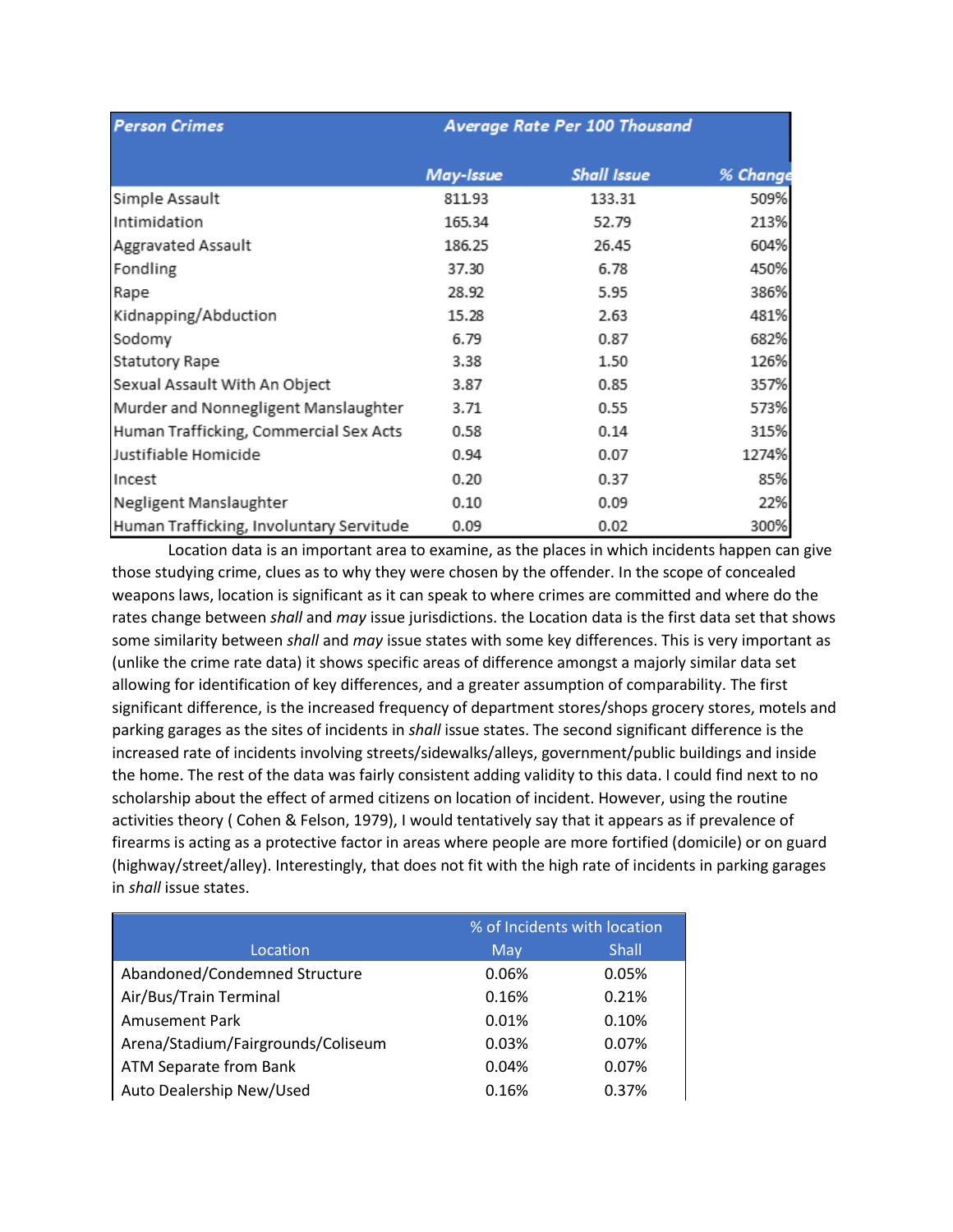| Bank/Savings and Loan                         | 0.85%  | 0.96%  |
|-----------------------------------------------|--------|--------|
| Bar/Nightclub                                 | 0.86%  | 0.67%  |
| Camp/Campground                               | 0.04%  | 0.03%  |
| Church/Synagogue/Temple/Mosque                | 0.30%  | 0.31%  |
| <b>Commercial/Office Building</b>             | 2.03%  | 1.89%  |
| <b>Community Center</b>                       | 0.15%  | 0.07%  |
| <b>Construction Site</b>                      | 0.18%  | 0.62%  |
| <b>Convenience Store</b>                      | 2.15%  | 2.49%  |
| Cyberspace                                    | 0.17%  | 0.18%  |
| Daycare Facility                              | 0.05%  | 0.07%  |
| Department/Discount Store                     | 4.72%  | 5.54%  |
| Dock/Wharf/Freight/Modal Terminal             | 0.04%  | 0.03%  |
| Drug Store/Doctor's Office/Hospital           | 1.74%  | 1.22%  |
| Farm Facility                                 | 0.01%  | 0.05%  |
| Field/Woods                                   | 0.38%  | 0.31%  |
| <b>Gambling Facility/Casino/Race Track</b>    | 0.64%  | 0.12%  |
| Government/Public Building                    | 1.57%  | 0.70%  |
| Grocery/Supermarket                           | 1.55%  | 2.35%  |
| Highway/Road/Alley/Street/Sidewalk            | 19.31% | 15.72% |
| Hotel/Motel/Etc.                              | 1.10%  | 1.65%  |
| <b>Industrial Site</b>                        | 0.14%  | 0.12%  |
| Jail/Prison/Penitentiary/Corrections Facility | 0.15%  | 0.28%  |
| Lake/Waterway/Beach                           | 0.13%  | 0.05%  |
| <b>Liquor Store</b>                           | 0.37%  | 0.20%  |
| Military Installation                         | 0.00%  | 0.00%  |
| Other/Unknown                                 | 2.53%  | 4.51%  |
| Park/Playground                               | 0.92%  | 0.82%  |
| Parking/Drop Lot/Garage                       | 4.30%  | 8.64%  |
| <b>Rental Storage Facility</b>                | 0.19%  | 0.44%  |
| Residence/Home                                | 44.47% | 41.14% |
| <b>Rest Area</b>                              | 0.01%  | 0.02%  |
| Restaurant                                    | 1.77%  | 1.91%  |
| School/College                                | 0.27%  | 0.52%  |
| School-College/University                     | 1.00%  | 0.39%  |
| School-Elementary/Secondary                   | 1.88%  | 1.63%  |
| Service/Gas Station                           | 0.96%  | 0.97%  |
| Shelter-Mission/Homeless                      | 0.03%  | 0.09%  |
| <b>Shopping Mall</b>                          | 0.52%  | 0.39%  |
| <b>Specialty Store</b>                        | 2.06%  | 2.01%  |
| <b>Tribal Lands</b>                           | 0.00%  | 0.00%  |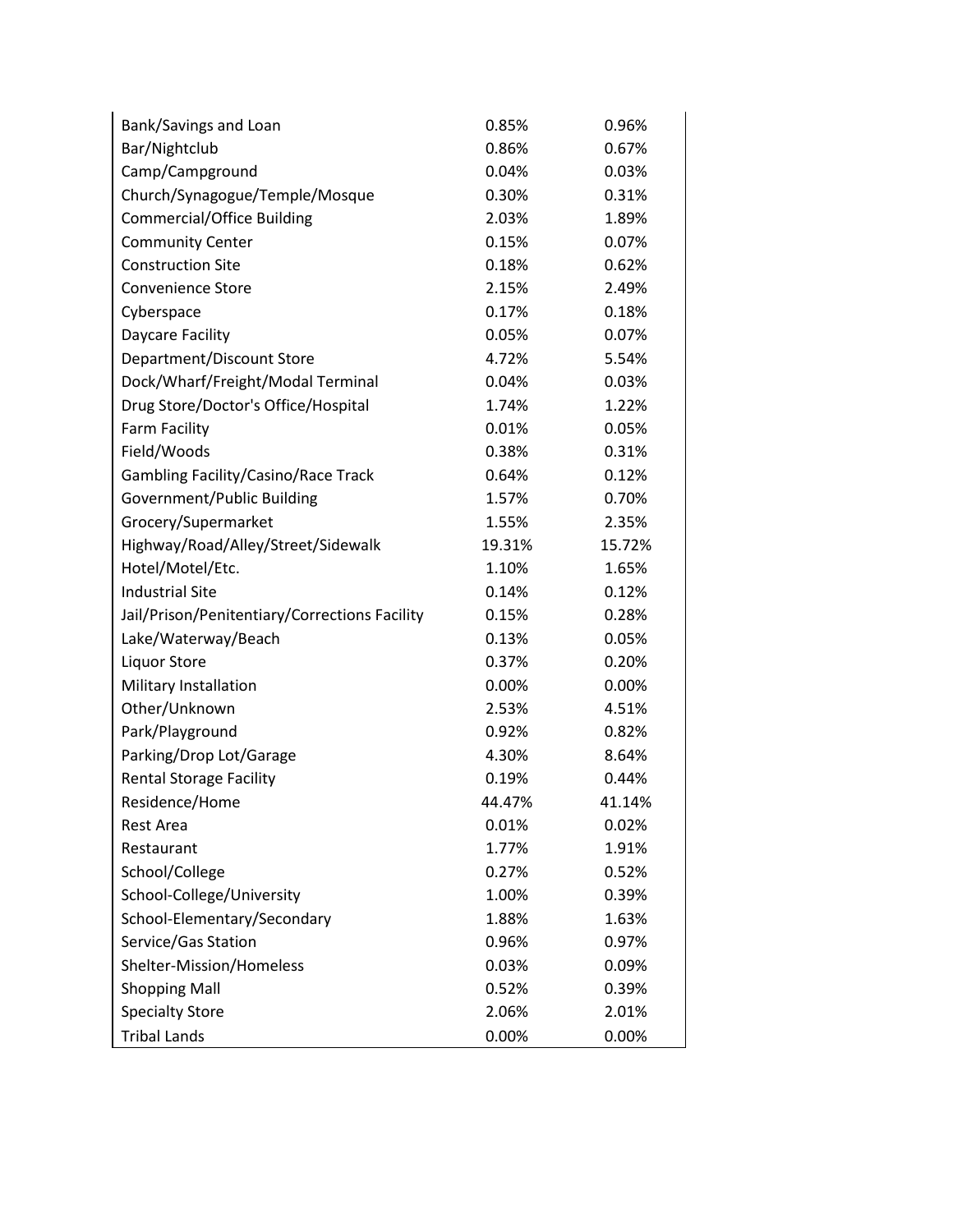Next is the victim relationship to offender data. Similarly to location data, this is important to know, as it can show us what the differences in concealed carry laws, may have on who is choosing to victimize who. This data set also shows some internal validity, with many of the comparison values being statistically similar, and a couple of areas of difference. The first pattern noticed was the high percentage of incidents where the offender was a stranger or otherwise known statuses in the *may* issue states, and the offender was a romantic partner in the *shall* issue states. This both ties in remarks of firearms being a protective factor (Olson & Maltz, 2001) (La Valle, 2013)( Grossman & Lee 2008), and an aggravating factor for violence (La Valle 2013) (La Valle 2011) (Grossman & Lee 2008).



#### **Conclusions**

This thesis has aimed to explore the differences in *shall* issue concealed carry jurisdictions compared to *may* issue jurisdictions. Limitations in sample size, especially in *may* issue states, have resulted in a data set that is too small to honestly or morally speak to any correlations without overstating the results and significance of the data. However, there were some trends that coincide with former research and would warrant further study, as well as there being insights for future study. The first order of business for further study would be to increase the *may* issue state sample size. At the very least until California (a large, *may* issue state) has released several yearly reports further searches for correlation in crime rate will be severely stunted. A multi-year, nationwide study of *shall* issue vs *may* issue concealed carry states and their trends would allow for a much better understanding of correlation between concealed carry laws, specific crime rates, victim types, and locations.

Of all my data, the incident location data and the victim relationship data is the strongest. And while I wouldn't state them as correlative these data sets, show some interesting patterns that should be explored more with the above-named improvements to the experiment. One pattern that deserves further exploration is the increased percentage of the victim being a stranger to the victim in *may* issue states, and a romantic partner in *shall* issue states. Not only should this be tested again with a more valid and generalizable sample, but if a trend shows itself to be consistent, examine what crimes make